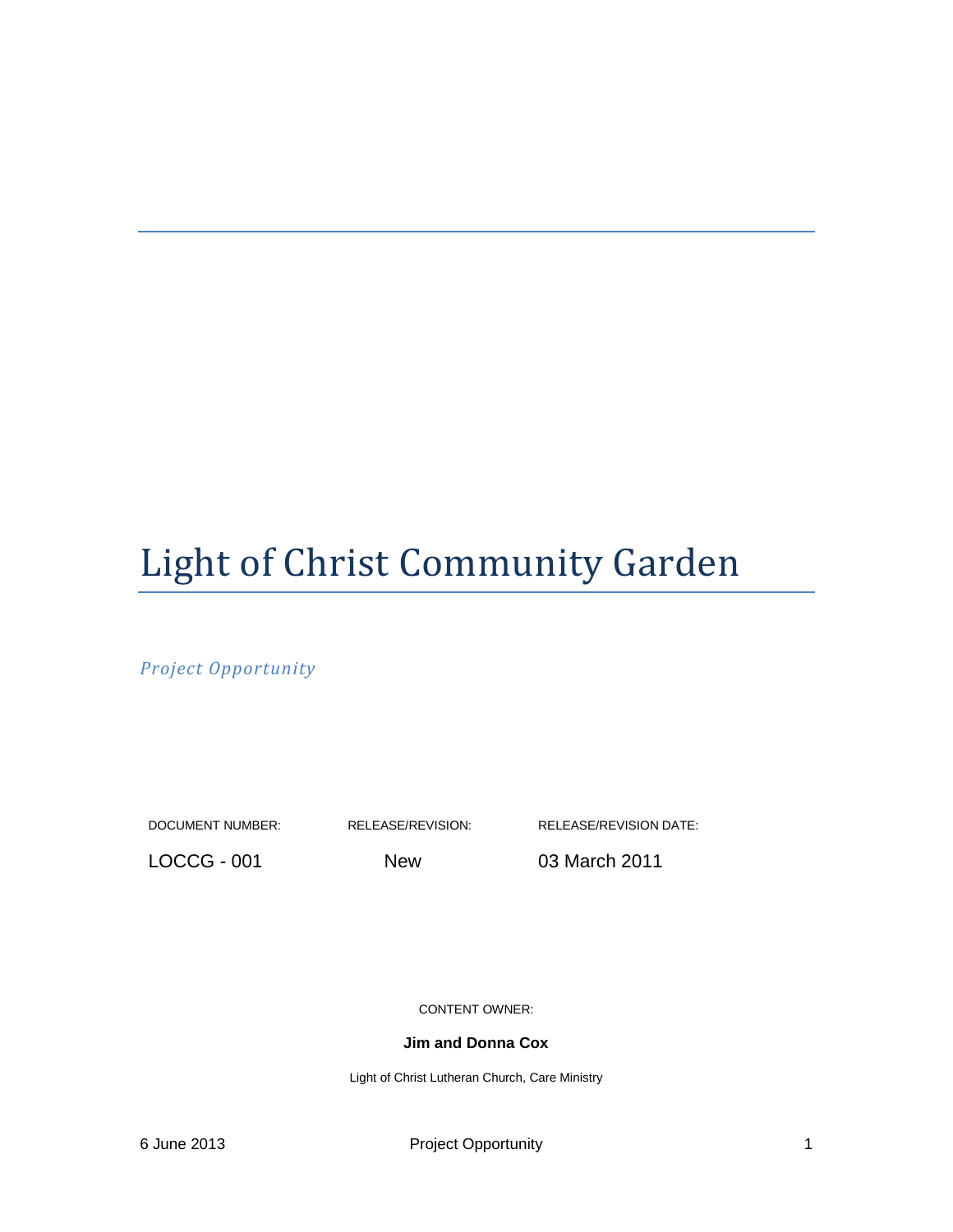## Document Information

| Version | Date          | Description     |
|---------|---------------|-----------------|
| 1.0     | 15 March 2011 | Initial release |
|         |               |                 |
|         |               |                 |
|         |               |                 |
|         |               |                 |
|         |               |                 |
|         |               |                 |

**Credits:** Project Management techniques and methodologies are based on training received from The Boeing Company with documentation templates based on Macroscope®, an integrated suite of business and IT methods developed by the Fujitsu Corporation.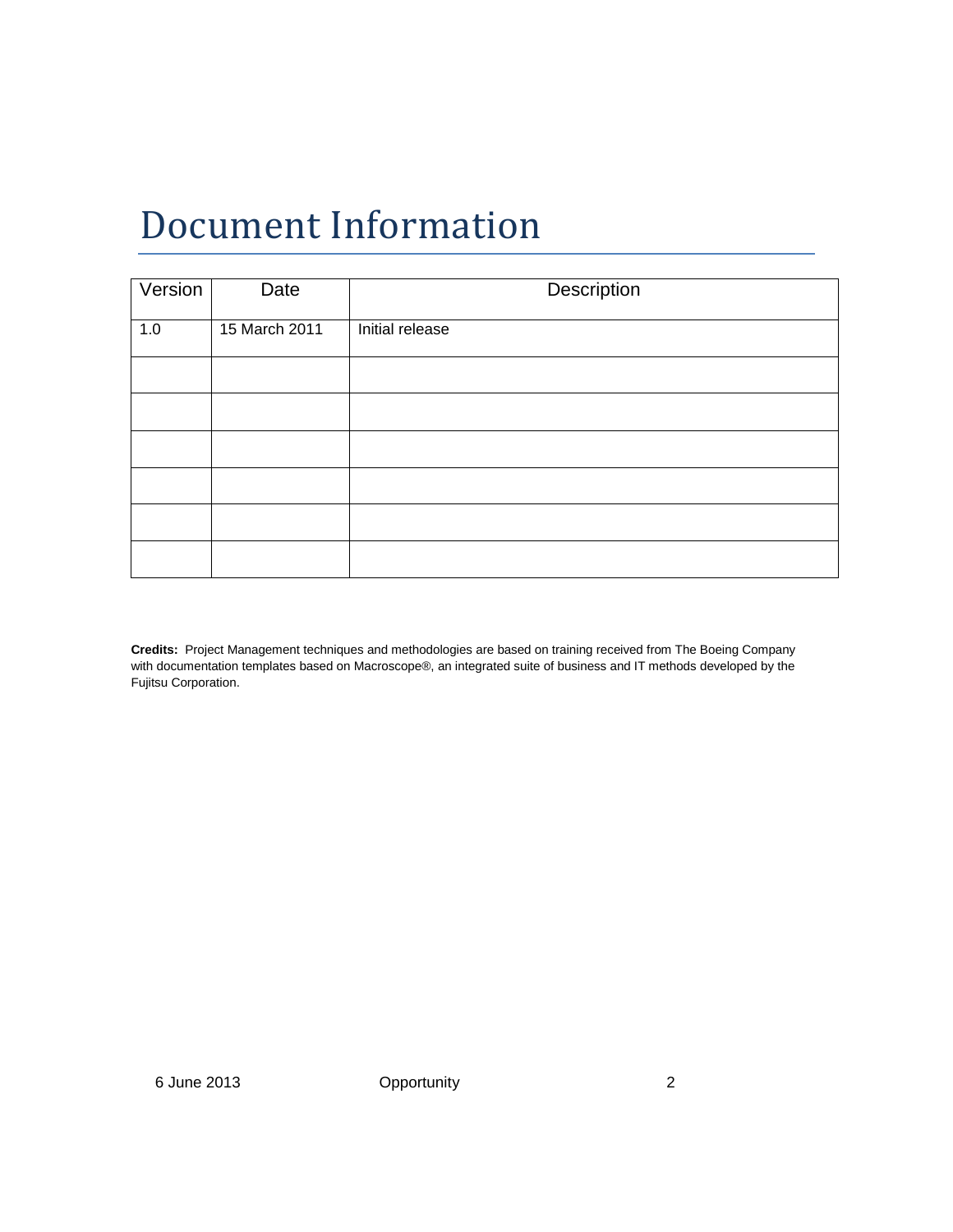## **Table of Contents**

| Harmonization with the Current Organization Strategies 10 |  |  |
|-----------------------------------------------------------|--|--|
|                                                           |  |  |
|                                                           |  |  |
|                                                           |  |  |
|                                                           |  |  |
|                                                           |  |  |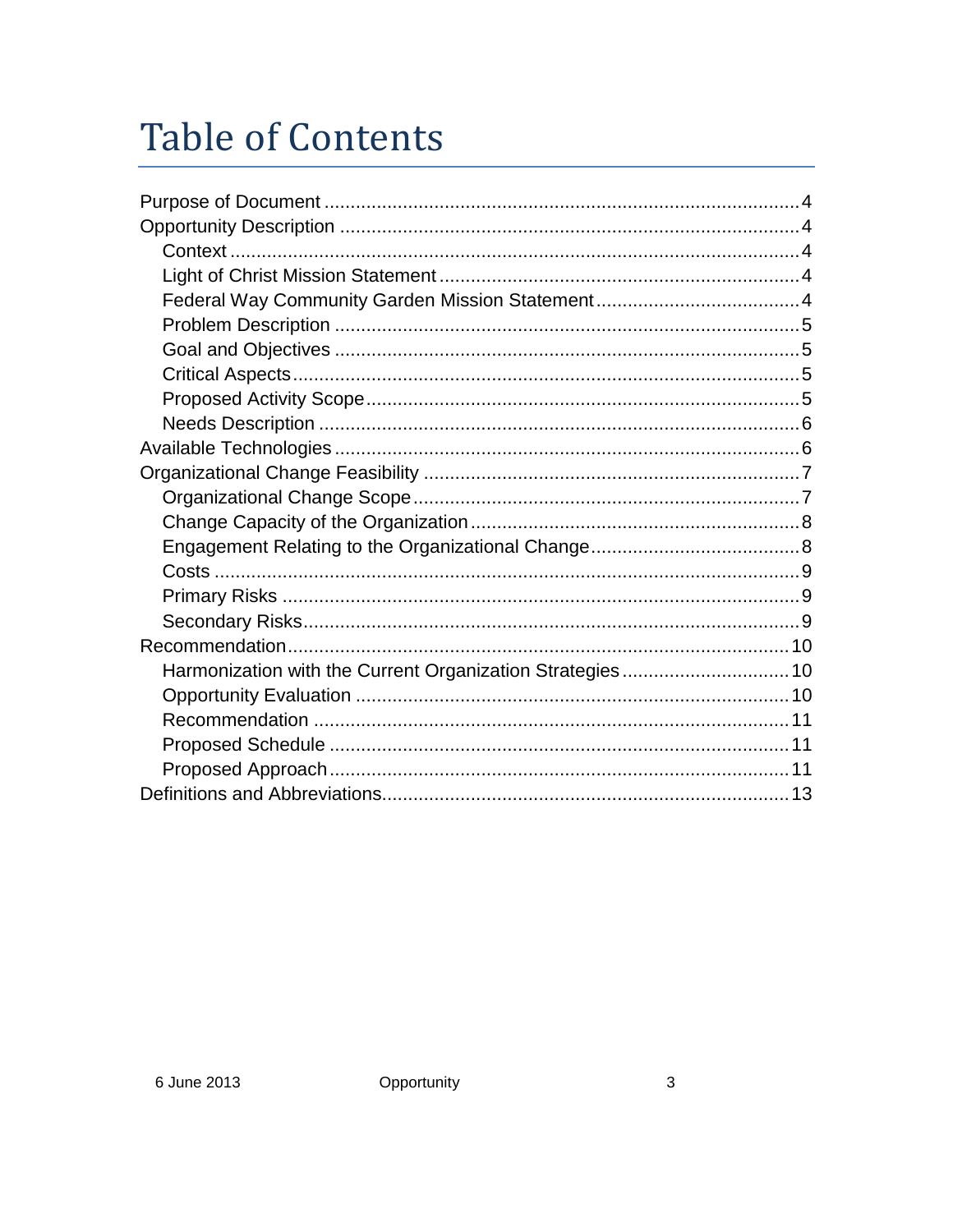## **Purpose of Document**

This document describes a mission outreach opportunity for the Light of Christ Lutheran Church, and provides information to help determine whether to pursue this opportunity.

## **Opportunity Description**

### **Context**

The Light of Christ Lutheran Church has been blessed with a healthy and capable congregation that has a history of reaching out to those in need. In 19xx the church bought property adjacent to the church building in the hopes of expanding the mission of the church. As of this date, the property remains undeveloped toward the mission goals.

The community of Federal Way, WA consists of many civic and religious groups, professional organizations and businesses that want to provide care to our community's less fortunate. The need in the community is great.

The Light of Christ Lutheran Church has the mission, the land, and the ability to address this opportunity. The Federal Way Community Garden Foundation has established a blueprint for creating a community garden to grow organic fruits and vegetables.

The opportunity exists for the Light of Christ Lutheran Church and the Federal Way Community Garden Foundation to team together to provide a community garden.

### **Light of Christ Mission Statement**

To reach out with God's Grace to help people know, trust and share God's purpose in their life.

### **Federal Way Community Garden Mission Statement**

The Federal Way Community Garden will bring the community together to create and maintain a garden that will provide organic vegetables and fruit for citizens in need.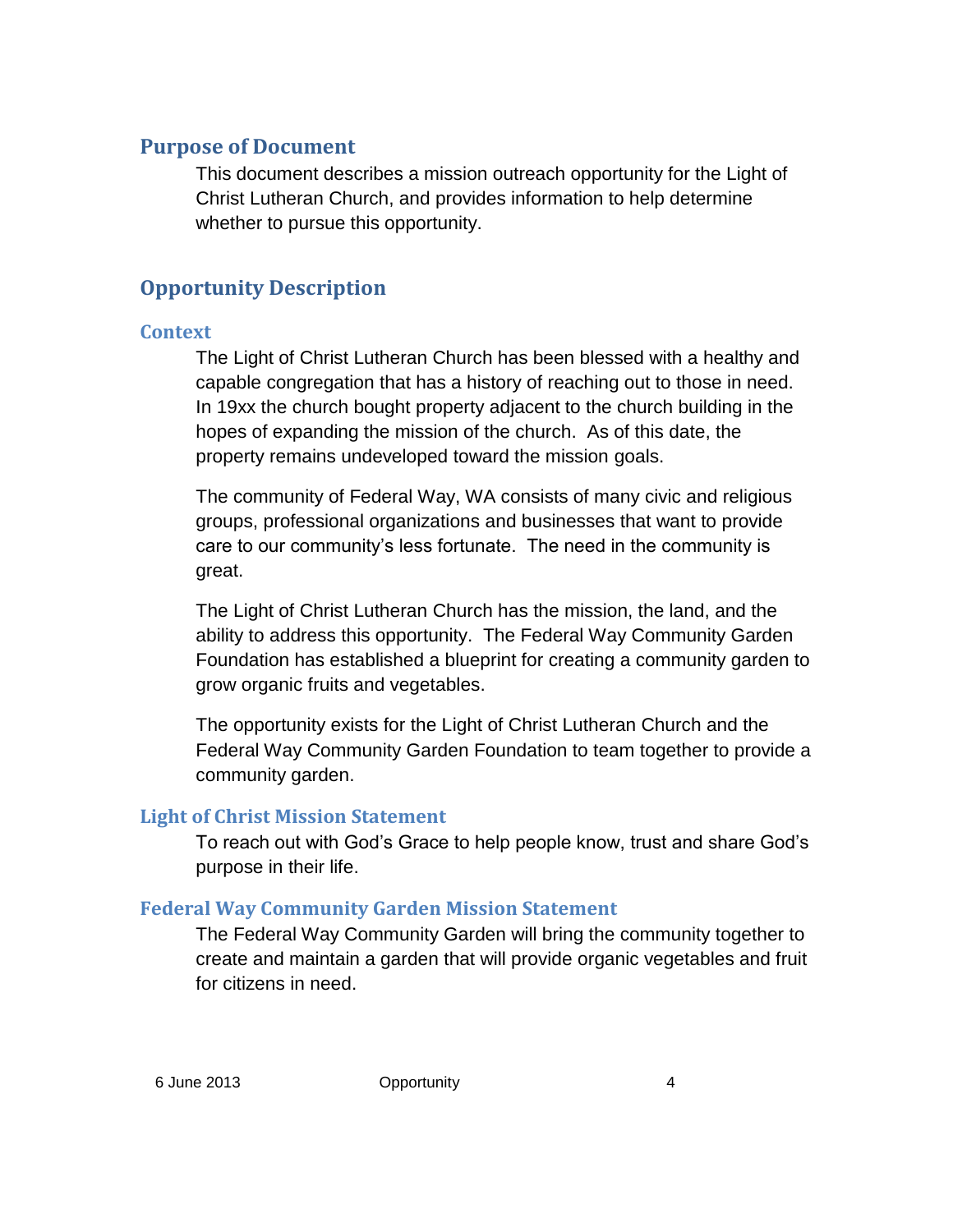#### **Problem Description**

Many individuals and families in Federal Way do not have ready access to healthy fresh fruits and vegetables. These individuals and families include the increasing elderly population; recent immigrants to the United States; those unemployed by the financial stresses caused by the current economic downturn; and the "working poor".

## **Goal and Objectives**

The goal of the Light of Christ Community Garden is to organize, establish and maintain a community garden to provide an annual harvest of at least 7,000 pounds organic fruits and vegetables for those in need in the Federal Way community.

## **Critical Aspects**

The garden should be a safe and enjoyable place to gather, work, learn socialize and serve our community. The design needs to incorporate access for all community citizens including children, seniors, and those with physical challenges.

This is a large project that demands additional resources outside the Light of Christ Congregation. By definition a "Community Garden" needs to involve various aspects of organizations within the local community.

The Federal Way Community Garden Foundation has been successful in establishing a liaison with Federal Way governmental agencies as well as local businesses and groups to build the Federal Way Senior Center Community Garden and the Truman Community Garden.

### **Proposed Activity Scope**

The Light of Christ Lutheran Church will have the primary responsibility for the LOC Community Garden project. This primary responsibility includes project initiation, oversight, regulation, organization and responsibility for the various community organizations that will support of the LOC Community Garden Project. The church will provide the land, electricity and water for the community garden.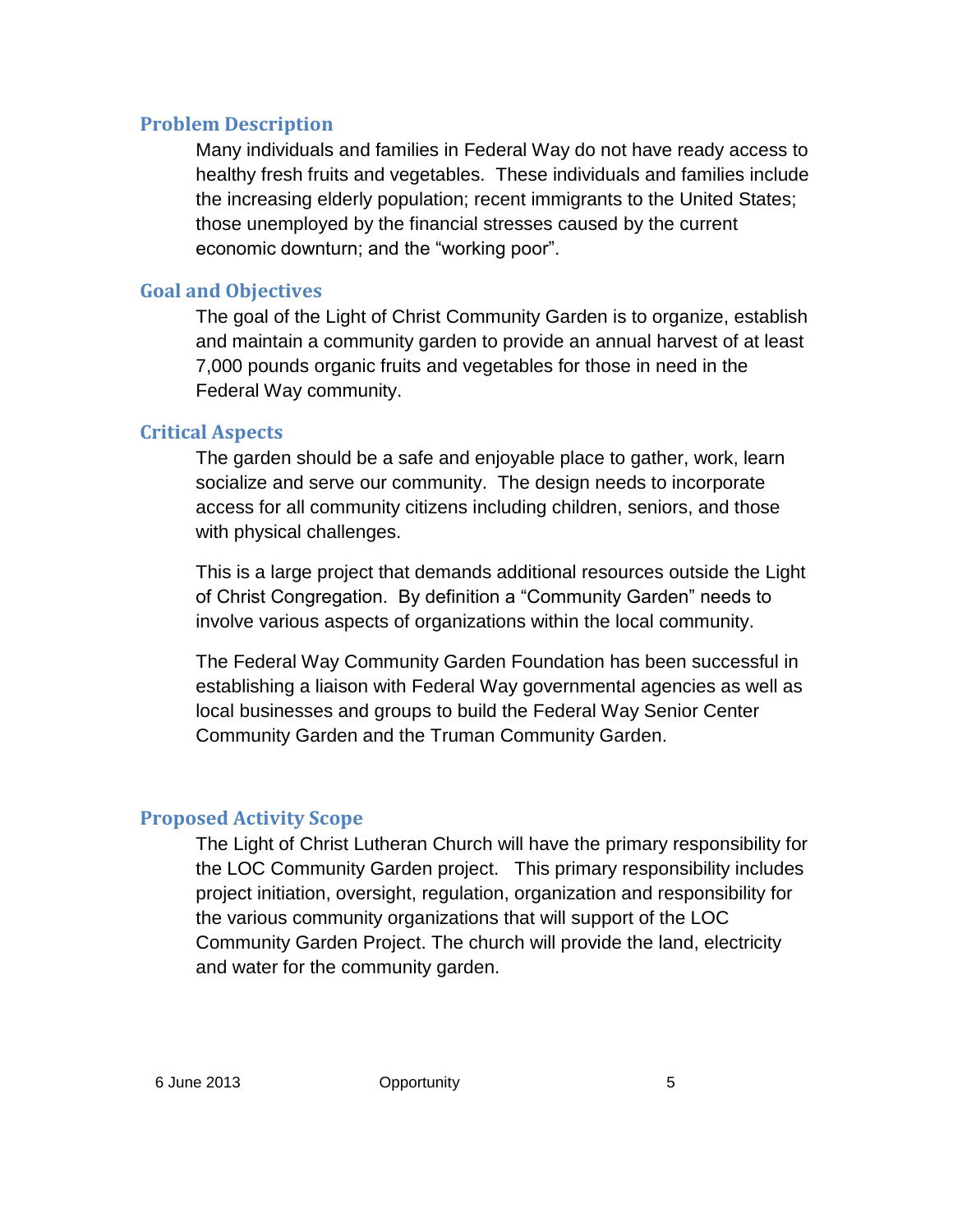The Federal Way Community Garden Foundation will provide consultation to the Light of Christ Church for establishment of the community garden. In addition, the Foundation will provide a design for the garden; access to a Washington State Master Gardener; coordination with other community garden projects and the Government Offices of the City of Federal Way.

Various community religious / church groups, civic, professional and retail organizations will be required for the overall success of this project. These groups will take direction from, and be responsible to, the Light of Christ Community Garden project.

## **Needs Description**

- As a Christian congregation it is the responsibility of the Light of Christ church to reach out to others and help those who are less fortunate.
- The Light of Christ Lutheran Church has been given the stewardship of additional church property. It is up to us to use this gift and multiply the opportunity as demonstrated in the parable of the "Talents" Mt. 25: 14 – 30.
- It is the mission of the Light of Christ Lutheran church to reach out to others in the area in the spirit of fellowship, cooperation, community and cooperative identity.
- The church, as a member of the Federal Way community, has the responsibility of being a good neighbor, maintaining and enhancing the property that is now unsightly and overgrown.
- Organically grown fruits and vegetables are expensive and in many cases beyond the financial reach of a considerable number of our neighbors.

## **Available Technologies**

The Federal Way Community Garden Foundation has experience with developing local community gardens. The master gardener will help the Light of Christ Community Garden with layout and construction techniques for the gardens as well as teaching us how to plant, harvest, and maintain the gardens.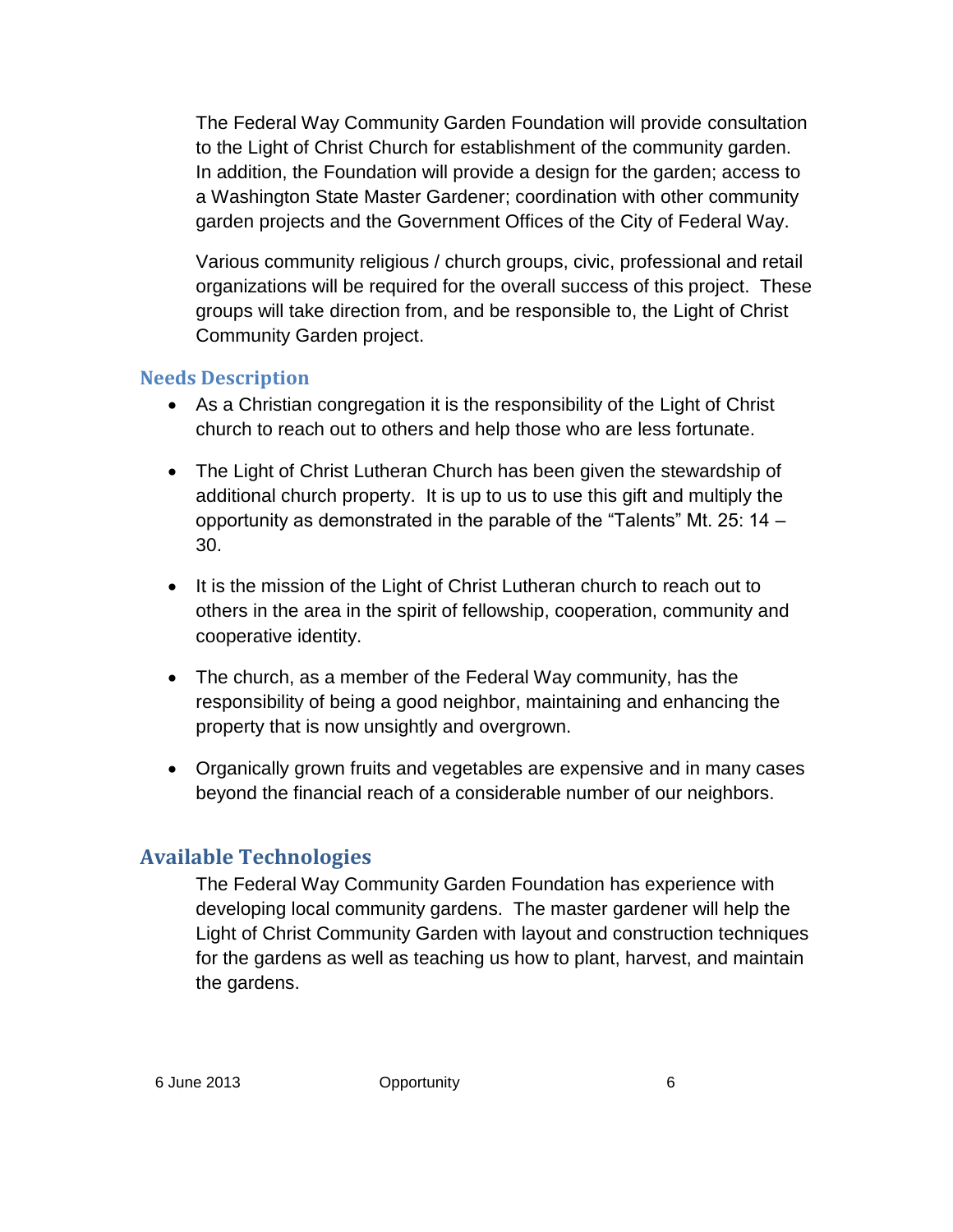The Federal Way Multi Service Center has an established distribution system for food for the needy; the Federal Way Community Gardens Foundation has an established distribution network as well to the residents of the senior housing apartments and the local Meals-on-Wheels program. The Light of Christ Lutheran Church has an extensive care ministry with a long history of providing food for the needed. It is anticipated that other member groups of the Light of Christ Community Garden may have similar effective ministries and needs.

Due to the unique produce of the garden providing organic fruits and vegetables to families in need, there should be little impact to local businesses.

## **Organizational Change Feasibility**

The congregation of Light of Christ Lutheran church has made several proposals for use of this land through the "TGIF / TGIF / Mission Possible" team. At this time, there are no known plans to develop this land for other uses.

The building of a community garden, with the cooperation of other religious, civic and professional groups is within the current capacity of the congregation.

## **Organizational Change Scope**

The building and maintenance of the community garden will have an impact on several Light of Christ groups, including the office of the Pastor and Congregation President, Care Ministry, "TGIF / Mission Possible" group, and Buildings and Grounds. In addition, a group of focused, committed individuals will be required for an extensive period to act as the core of the Light of Christ Community Garden project. This core group may contain persons outside the congregation of Light of Christ Church.

There may be several sub groups, composed of Light of Christ congregation members and others, focused on various group activities for example:

Communications and Community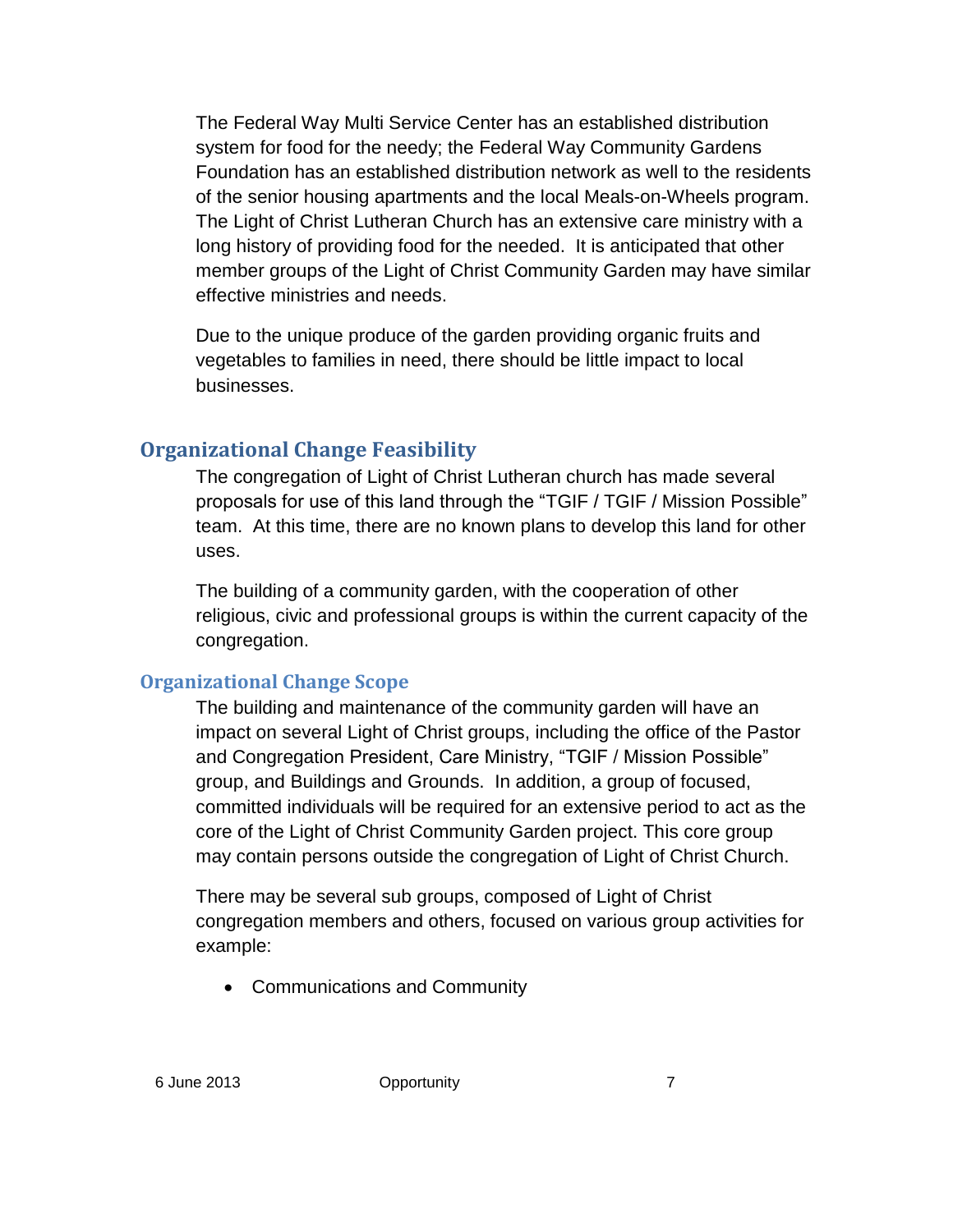- o Religious Institutions
- o Local Civic groups and clubs, i.e. Scouting, Gardening, ethnic, etc.
- o Business professionals, i.e. Lions, Rotary, Chamber, etc.
- Contributions and Finance
- Construction
- Planting and Harvesting
- **Maintenance**
- **Distribution**
- $\bullet$  Etc.

## **Change Capacity of the Organization**

It is well within the capacity of the congregation of the Light of Christ church to sponsor and lead this project. However, this project may stretch and challenge the congregation as it requires a long term commitment and working extensively with other organizations to be successful.

The congregation will be asked to support the community garden through their prayers and money but most of all their skills and time in the planning, organizing, building, distributing and maintaining the gardens.

### **Engagement Relating to the Organizational Change**

By working together the congregation of Light of Christ Church will be strengthened not only through a cooperative fellowship, but through the workings of the Holy Spirit as we challenge ourselves to meet our Holy Commission. The Light of Christ Church will become better and more positively known to our neighbors and recognized as a community leader as we organize other organizations and groups to meet this need.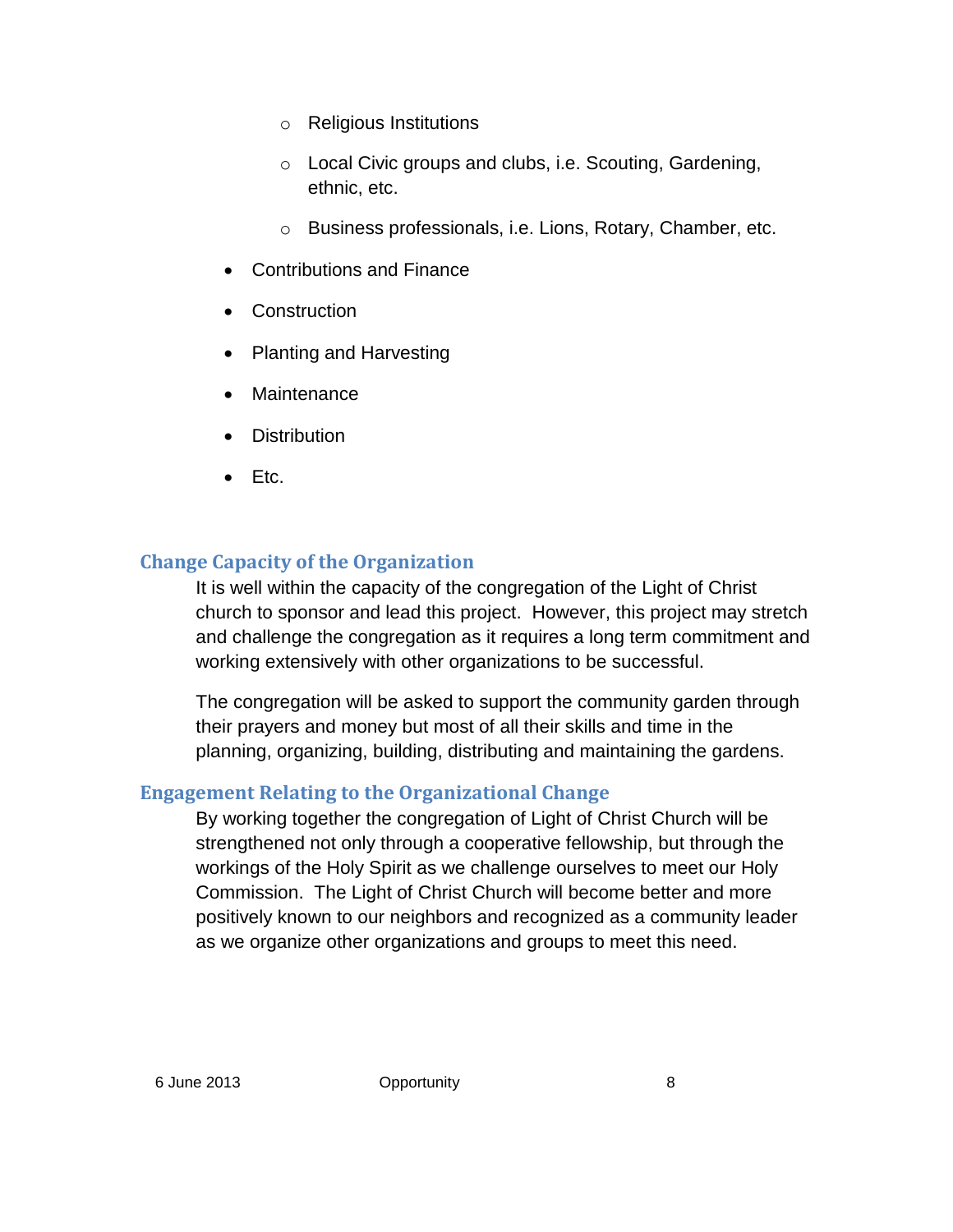The needy will benefit by receiving wholesome food for their bodies and the community will benefit in general by working cooperatively in a nurturing place that is conducive to learning and quiets the soul.

#### **Costs**

To begin the project, a sum of \$10,000 will need to be committed and collected. Within the first two years, another \$20,000 will be needed to complete the startup, build, planning and first harvest.

Some of these costs may be reduced by contributions by local businesses including donated or at cost materials or services. There are no "paid" positions. Additional monies may be required after the initial startup for enhancements and maintenance to the gardens.

## **Primary Risks**

 Commitments to complete the project are not kept. This would be detrimental to the reputation to the church in general and the Light of Christ Lutheran Church in particular. This risk is considered LOW.

## **Secondary Risks**

- Commitments by others that are not kept. This could potentially require an additional burden on the congregation to complete additional tasks. However, it is anticipated that the project should have sufficient breadth with other organizations so the impact of these unanticipated changes can be distributed to a larger group. This risk is considered LOW.
- Security of gardens and garden property, i.e. building, shed, greenhouse, etc. There have been problems with theft from the outside storage shed on the Light of Christ Church Property. This risk is considered MEDIUM
	- $\circ$  This area on 21<sup>st</sup> Ave S. is more exposed which can be considered both good and bad.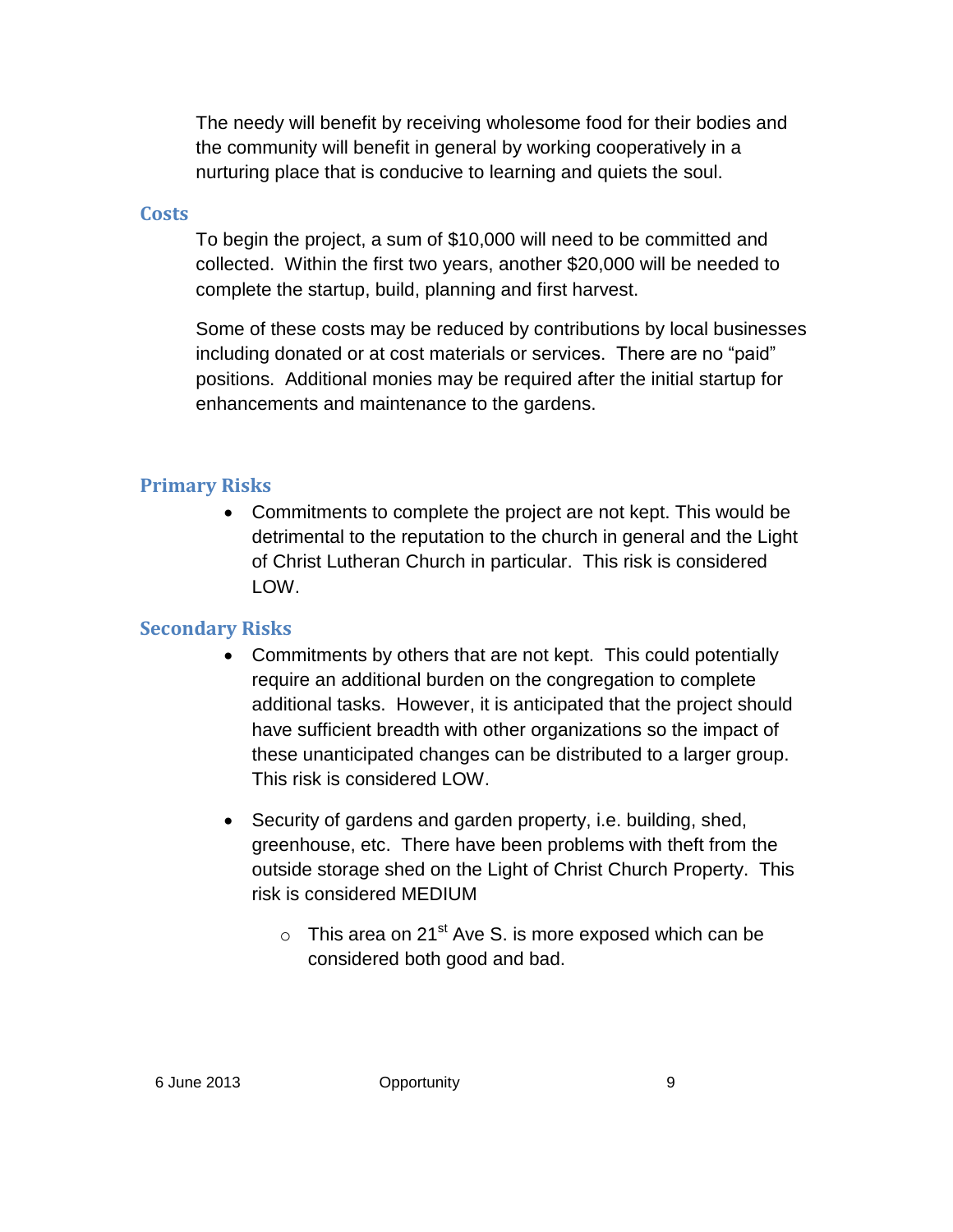- $\circ$  The design of the gardens can provide some security using low fences, and flora such as perimeter rose and berry bushes to discourage vandalism and theft.
- o Limit storage of expensive tools / equipment on property
- o Reach out to a variety of groups within the community to encourage ownership as well as involvement
- o Accept the fact that some vandalism will occur, but will probably decrease over time as the novelty wears off
- Injury liability. By allowing persons on property, even with signed agreements limiting liability could expose the church to liability lawsuits as owners of the property. This risk is considered LOW.

## **Recommendation**

## **Harmonization with the Current Organization Strategies**

The development of a community garden to feed the needy, along with community outreach of cooperation and spreading the word of the Light of Christ Lutheran Church is within the charter of the church and the mission of each Christian Congregation. We also have the responsibility to be good neighbors, to keep up our property and enhance our neighborhood. The current condition of the property does not reflect well upon the community of Federal Way or the church.

The LOC TGIF / Mission Possible team has been working on a plan to use the property in a positive manner that is affordable to the congregation. The Light of Christ Community Garden meets this goal.

### **Opportunity Evaluation**

The alignment of requirements and timing of this opportunity is good. The city of Federal Way has expressed interest in expanding the community garden program into the 98023 area. Currently community gardens are located in the 98003 area, i.e. east of RT 99. The community need is well established as the U.S. economy is still recovering while population demographics indicate a growing senior and immigration population. The Light of Christ Church is exploring options to best use the property.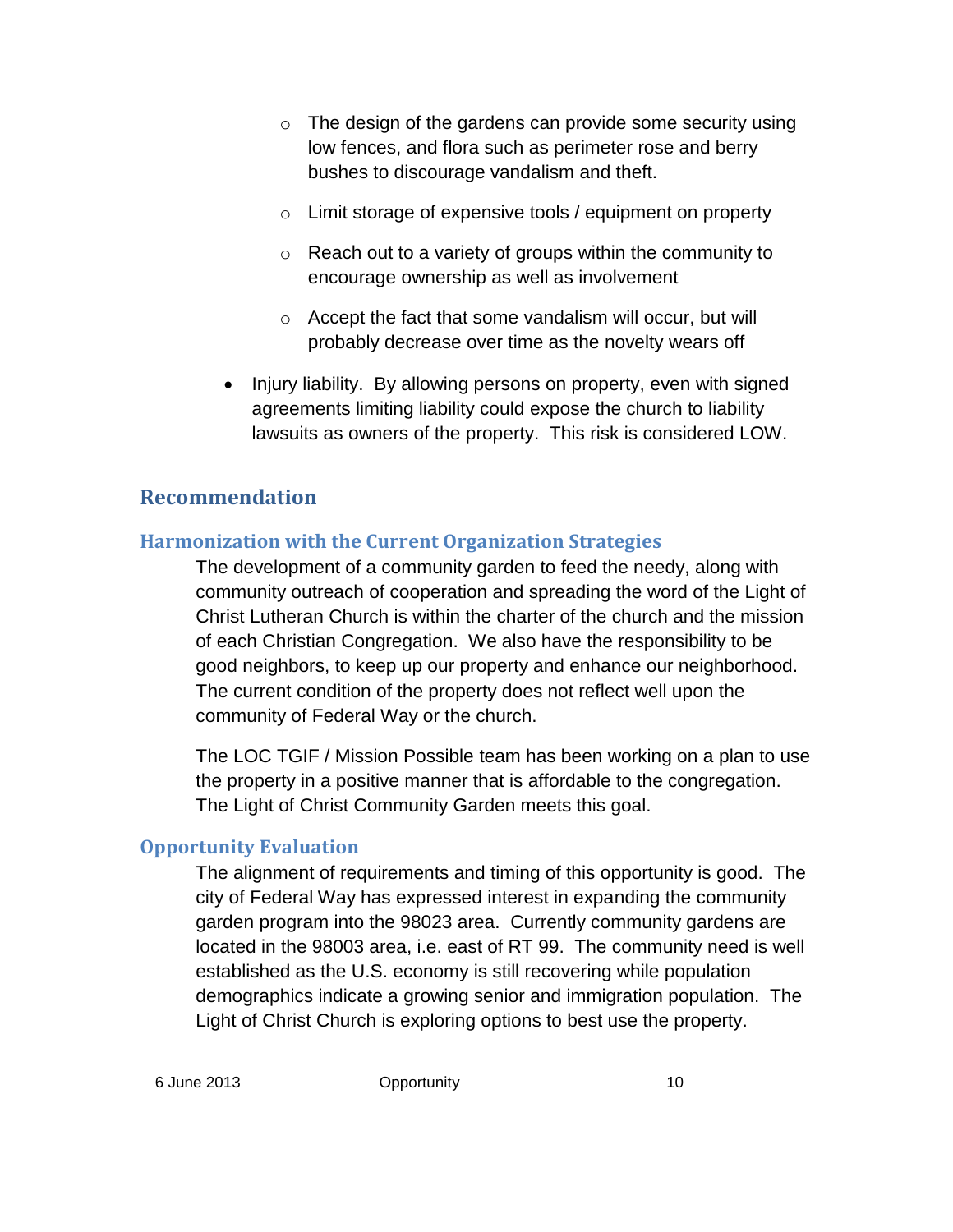#### **Recommendation**

Proceed with initial development of the Light of Christ Community Garden. As the project sponsor, the LOC Care Ministry brings this proposal forward to the TGIF / Mission Possible Team, Buildings and Grounds, Pastor, Elders, voters of the congregation for approval.

Upon approval, begin fund raising activity for initial \$10,000. Establish core team for Community Garden Project. Begin drafting detail project plans and schedules.

### **Proposed Schedule**

Detail TBD

- Week of 3/7/2011 Presentation to TGIF / Mission Possible Team, Pastor, Elders and Building and Grounds.
- 18 March 2011 Presentation to congregation through TGIF / Mission Possible Team
- May October 2011 Garden Build
- April 2012 First Planting
- July 2012 First Harvest

## **Proposed Approach**

Detail – TBD

- Light of Christ Commitment
- Establish teams and committees
- Acquire initial funding
- Community outreach
- Design, build
- Plant
- Harvest & Distribute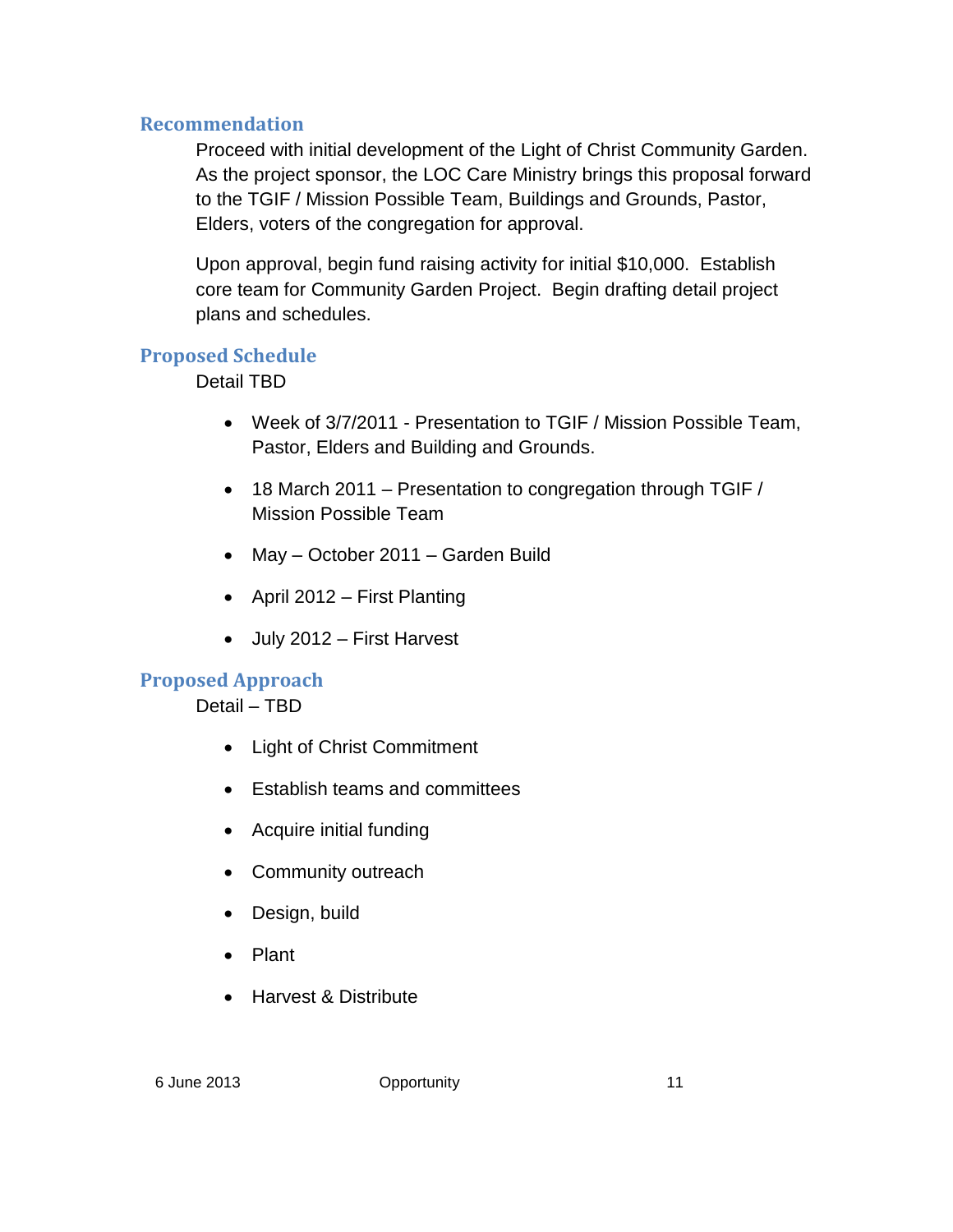6 June 2013 Opportunity 12